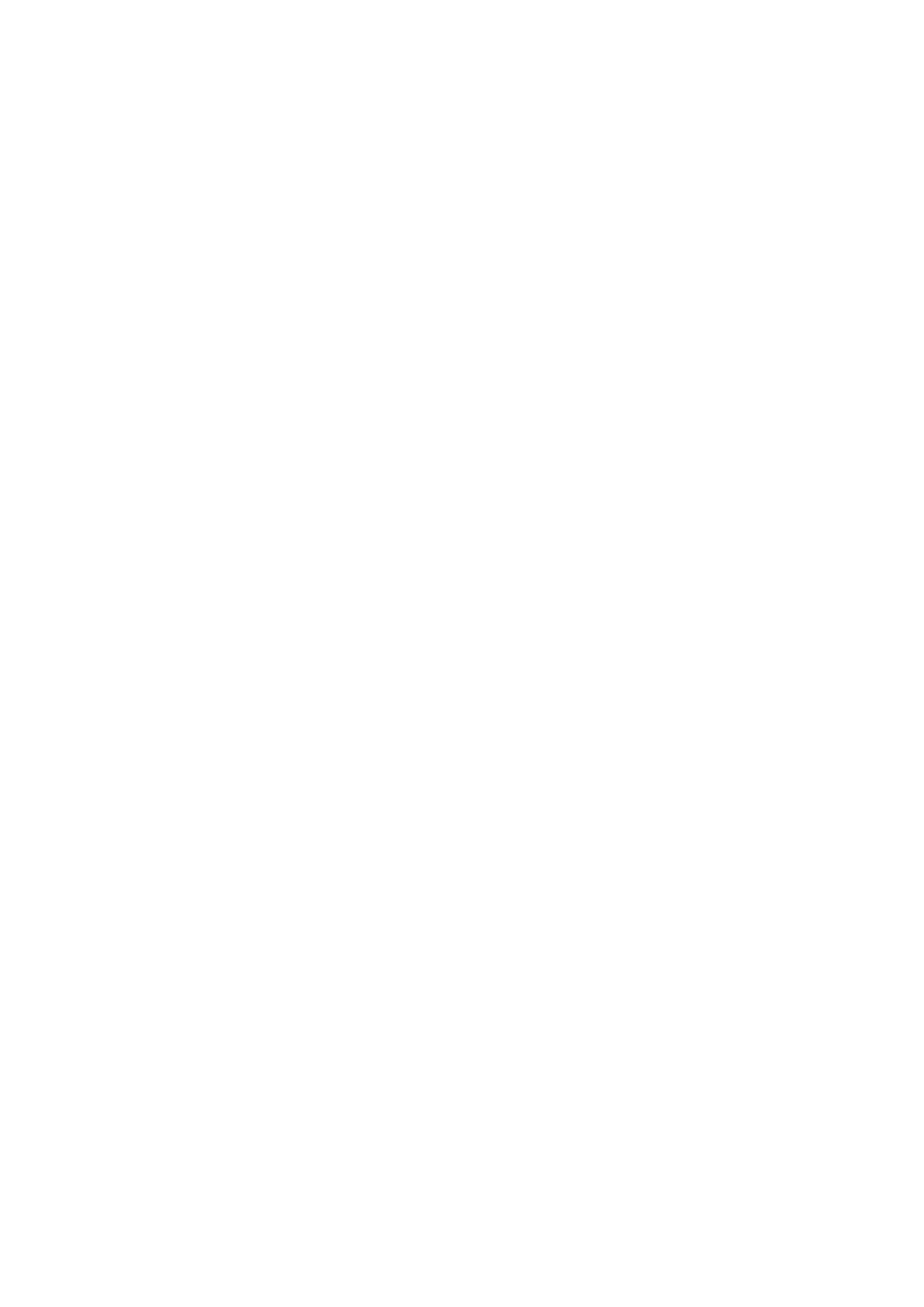# **Configuration Example for Remote Continuous Monitoring**

Measurement results and data from the VM-56 can be accessed by computers, tablets or smartphones via a network connection for continuous remote monitoring.



## **Mounting options**

**DIN Plate VP-54D**

**PUT** Z V

 $\mathsf{x}$ 

Meter

 $56$ 

A1





# **Option programs**

### **Waveform Recording Program VX-56WR**



Allows recording vibration waveforms on SD card as WAV files. The recording process is carried out simultaneously with the standard VM-56 functions.

2 kHz sampling with 24 bit or 16 bit can be selected

| Max. recording time (at 16 bit)   |               |                             |                      |  |
|-----------------------------------|---------------|-----------------------------|----------------------|--|
| Memory card<br>Sampling frequency | $512 MB$ 2 GB |                             | 32 GB                |  |
| $2$ kHz                           | Approx.       | Approx.<br>6 hours 27 hours | Approx.<br>470 hours |  |

### **1/3 Octave Band Analysis Program VX-56RT** Coming soon



**VX-56RT** 

Enables measurement and logging of 1/3 octave acceleration levels simultaneously with broadband levels simultaneously with broadband parameters (e.g. PPV, dominant frequency, VDV, MTVV). Can be used concurrently with VX-56WR.

User definable weighting –<br>User definable weighting – enables compliance with ISO 2631-2:1989/RD1367



# **Software / Report Creation**

**Waveform Analysis software for Groundborne Vibration AS-70GV**

Allows use of WAV files recorded with VM-56 + VX-56WR for graph display, level processing, frequency analysis (octave band analysis / FFT analysis), recalculation (PPV, KB, VDV) , and file output. Coming soon



### **Excel macro for report output (free of charge) (free of charge)**

Facilitates the creation<br>of reports from<br>measurement data.<br>Data types: of reports from measurement data. VM-56 auto store data, VX-56RT auto store data \*Manual store data are not supported Measurement target: PPV, displacement, acceleration (rms), VDV,  $MTVV$ ,  $KB_{Fmax}$ , value, v<sub>eff,max</sub>. value